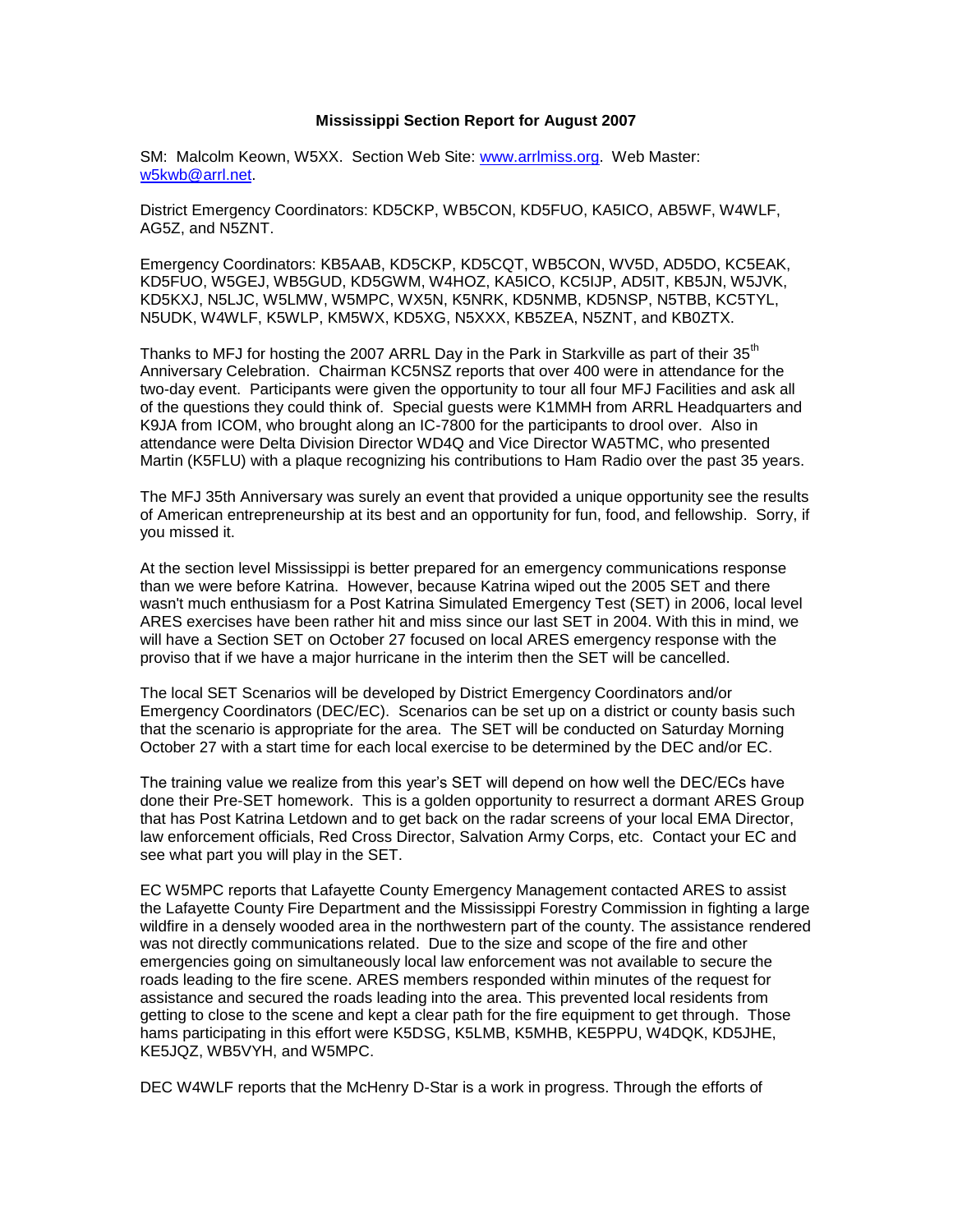Harold K5GVR, Ray K5XXV and Tim N5UDK, the receive antennas for the 2 meter and 440 digital voice repeaters have been split from the transmit antennas. The receive antennas are now at about 1100 feet. It was found that the 440 amplifier was bad. The removal of it allows the signal to be heard all the way to the coastline in Gulfport. It is hoped that the addition of preamps to the 2 meter and 440 receive systems will bring them up to par. Hopefully the Internet Gateway will be activated soon, in addition to waiting on Icom to give the go ahead for the national/international system.

The Mississippi Coast ARA activated K5K focusing on the second anniversary of Katrina's Landfall. W5ACS reports making over 200 QSOs. QSL with SASE to W5ACS.

The DeSoto County RACES group attended the City of Olive Branch Neighborhood Watch "Safety Fair" on Saturday August 11. They displayed the DeSoto County EMA Rescue Truck (you have to see this!), handed out disaster preparedness materials, and demonstrated how simple and efficient amateur radio communications could be set up by using a G5RV, battery and a 'Go Box.' The demonstration was a hit and a bunch of potential hams asked a lot of questions. Members in attendance were KB0ZTX, KD5VMV, KE5EOQ, KI4OTF, KE5MXY, KD5ARO, and KC5KLL.

Welcome to new Mississippi Hams: KE5PXB, Hal – Bay St. Louis; KE5PXC, Ernest – Wiggins; KE5PXD, John – Ocean Springs; KE5PXE, Henry – Pass Christian; KE5PXF, Ben – Long Beach; KE5PXJ, Richard – Olive Branch; KE5PYK, Sheila – Jackson; KE5PYL, Charles – Vicksburg; KE5PYN, Tommy – Crystal Springs; KE5QAP, Neil – Picayune; KE5QAQ, Krystal – Wiggins; KE5QCD, Michael – Lumberton; KE5QCE, Jose – Wiggins; KE5QCF – Karen, Carriere; KE5QCG, Kim – Kiln; KE5QCH, Charlene – Kiln; KE5QCI, Linnie – Poplarville; KE5QCJ, Christine – Poplarville; KE5QCK, Pamela – Carriere; KE5QCL, James – Poplarville; KE5QCM, Jeffery – Diamondhead; KE5QCO, Brenda – Lumberton; KE5QCQ, Robert – Perkinston; KE5QCR, Dwayne – Poplarville; KE5QCS, Marsha – Gulfport; KE5QCT, Mitchell – Lucedale; KE5QEM, Barry – Columbus; KE5QHJ, Bonnie – Walnut Grove; KE5QHK, Victor – Lena; KE5QHL, Terry – Laurel; KE5QHM, William – Laurel; KE5QHP, Gerrit – Ocean Springs; KE5QHQ, Leigh – Ocean Springs; KE5QHR, Michael – Ocean Springs; KE5QHS, Daniel – Saucier; KE5QHT, Patrick – Gulfport; KE5QHU, Peter – Biloxi; KE5QHV, Betty – Gulfport; KE5QHW, James – Wiggins; KE5QHX, Sandra – Saucier; KE5QHY, Richard – Biloxi; KE5QHZ, Barbara – Saucier; KE5QIA, Patricia – Biloxi; KE5QIB, Charles – Ocean Springs; KE5QIC, Daniel – Saucier; KE5QID, Robert – Ocean Springs; KE5QIE, Magdelena – Long Beach; KE5QIF, Daniel – Wiggins; KE5QIG, Charles – Kiln; KE5QIH, Aloysius – Vancleave; KE5QII, James – Long Beach; KE5QIJ, Eleanor – Ocean Springs; KE5QIL, Scott – Ocean Springs; KE5QIM, Gary – Ocean Springs; KE5QIN, Barbara – Gulfport; and KE5QIO, Althea – Vancleave. WOW! 56 news hams in one month. Instructors and VE Teams: Keep up the good work!

Also welcome to N5UDK, who has been appointed Assistant DEC on the Gulf Coast, and WX5N as EC for Tishomingo County. Former EC K5WSY has retired from this position,

Congratulations to the following on their upgrades: KC5RFL – Sumner; KA5DON - Vancleave; KE5KBF – Marks; KE5KMF – Poplarville; N3MHJ – Poplarville; KE5OVP – Amory; KE5PYM – Pearl; N5WDG – Madison; and WA5TPM – Tupelo.

Also congratulations are in order for KA5DON, who passed ARRL ECC-01, ECC-02, and ECC-03, as well as congratulations to KB5CSQ for being nominated and appointed as a HF QSL Checker and KA5VFU as a VUCC QSL Checker. We now have HF/VUCC Checkers in the Southern, Central, and Northern Parts of the state, so no one should have to mail their cards into ARRL Headquarters. The complete list of Card Checkers is on the Section Web Site.

Additional congratulations are in order for Griffin, KE5QEK, who passed his Tech Exam at the ripe old age of 8. Has anyone passed an exam at an age equal to or younger than 8? Is Griffin now the youngest ham in the state?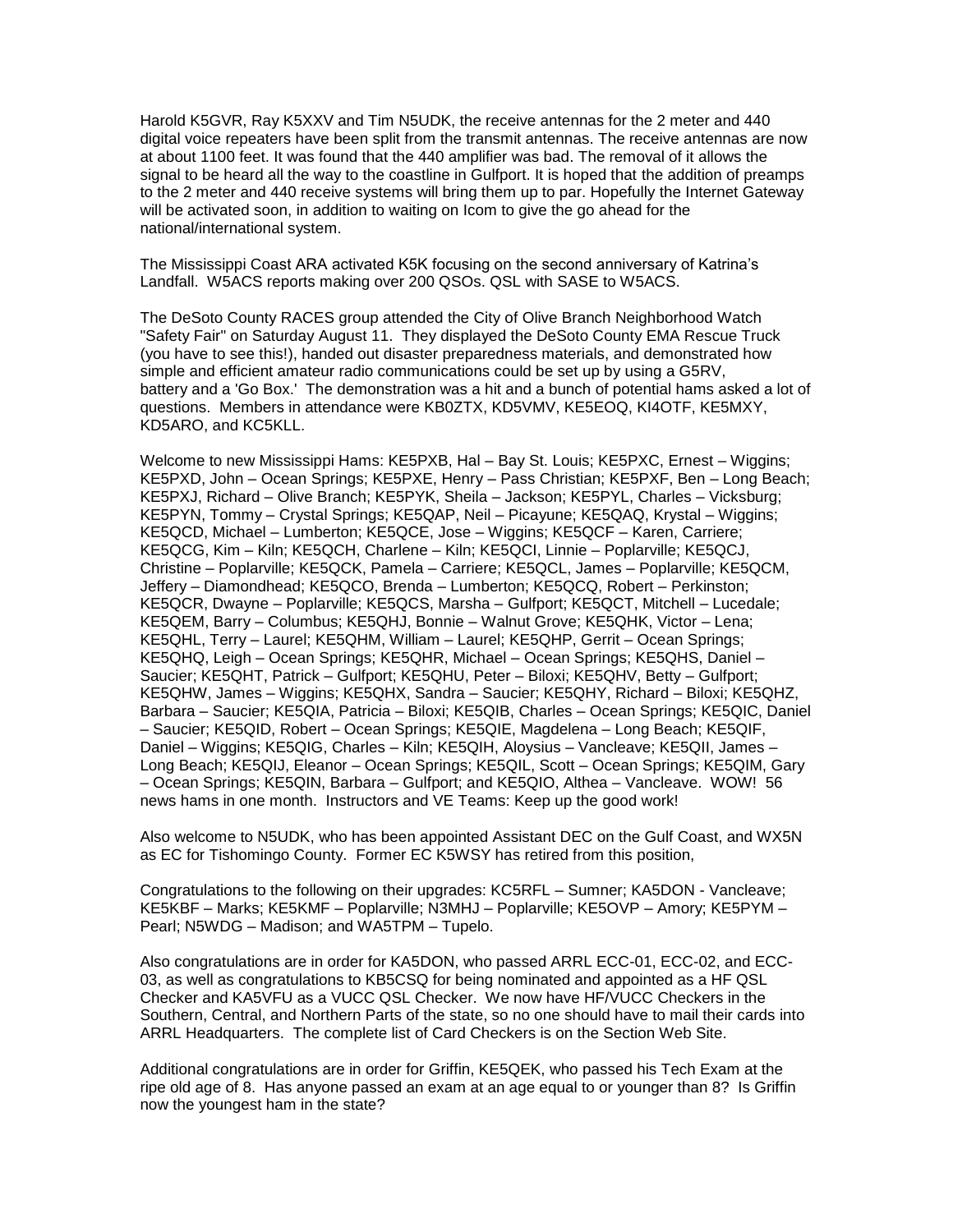Welcome to new ARRL members: AE5CX – Jackson; W5EHZ – Terry; N5EKR – Ellisville; W5ESV – Raymond; KE5MIT – Alligator; KD5NSO – Tupelo; KA9OFM – Walnut; KE5PKO – Ellisville; KB5PMP – Picayune; KE5QCS – Gulfport; KE4RXB – Glen; K5SHE – Fulton; WW5OJ – Philadelphia; N5SOX – Clinton; AC5SU – Jackson; KA5TTR – Buckatunna; WA5UAW – Starkville; and N5WDG – Madison.

PIC Report: N5TBB

Club Newsletters/Reports: Hattiesburg ARC (AC5E), Mississippi Coast ARA (WE5Y), University of Mississippi ARC (W5MPC), Vicksburg ARC (W5WAF)

DEC/EC Report: WB5CON (NE MS/Alcorn), KD5CQT (Jackson), KC5EAK (Pearl River), WB5GUD (Newton), KD5GWM (Lauderdale/Clarke), N5TBB (Tippah/Benton), W4WLF (Gulf Coast/Harrison), K5WLP (Sunflower), and K5WSY (Tishomingo).

Net reports: sessions/QNI/QTC (Net Manager)

DRN5 62/Miss 100% Rep by W5XX, WA5FB, WB5ZED (WB5ZED)

MS Section Phone Net 31/2065/10 (K5NRK)

Magnolia Section Net 31/873/2 (AD5J)

MS Section Traffic Net 31/118/6 (KB5W)

Jackson County EN 31/479/6 (KD5CQT)

MS Section Slow Net 23/56/1 (W3TWD)

Hattiesburg AEN 5/116/0 (N5MZ)

South MS YL Net 5/83/0 (KB5CSQ)

Newton County ARES 5/47/0 (WB5GUD)

Tishomingo County ARC 5/115/5 (KU4WW)

Stone Co ARES Net 5/133/0 (N5UDK)

Jackson ARC Em Net 4/34/0 (AB5WF)

Meridian Area EN 4/48/0 (KD5GWM)

Lowndes Co ARC Net 4/51/0 (AD5DO)

Pearl River ARES 4/64/1 (KC5EAK)

NE MS ARES 4/62/0 (W5LMW); Late report for July 5/68/0.

MS-LA EN 4/32/0 (K5NRK)

Monroe ARC 4/48/0 (AD5DO)

MS Baptist Hams Net 4/30/0 (WF5F)